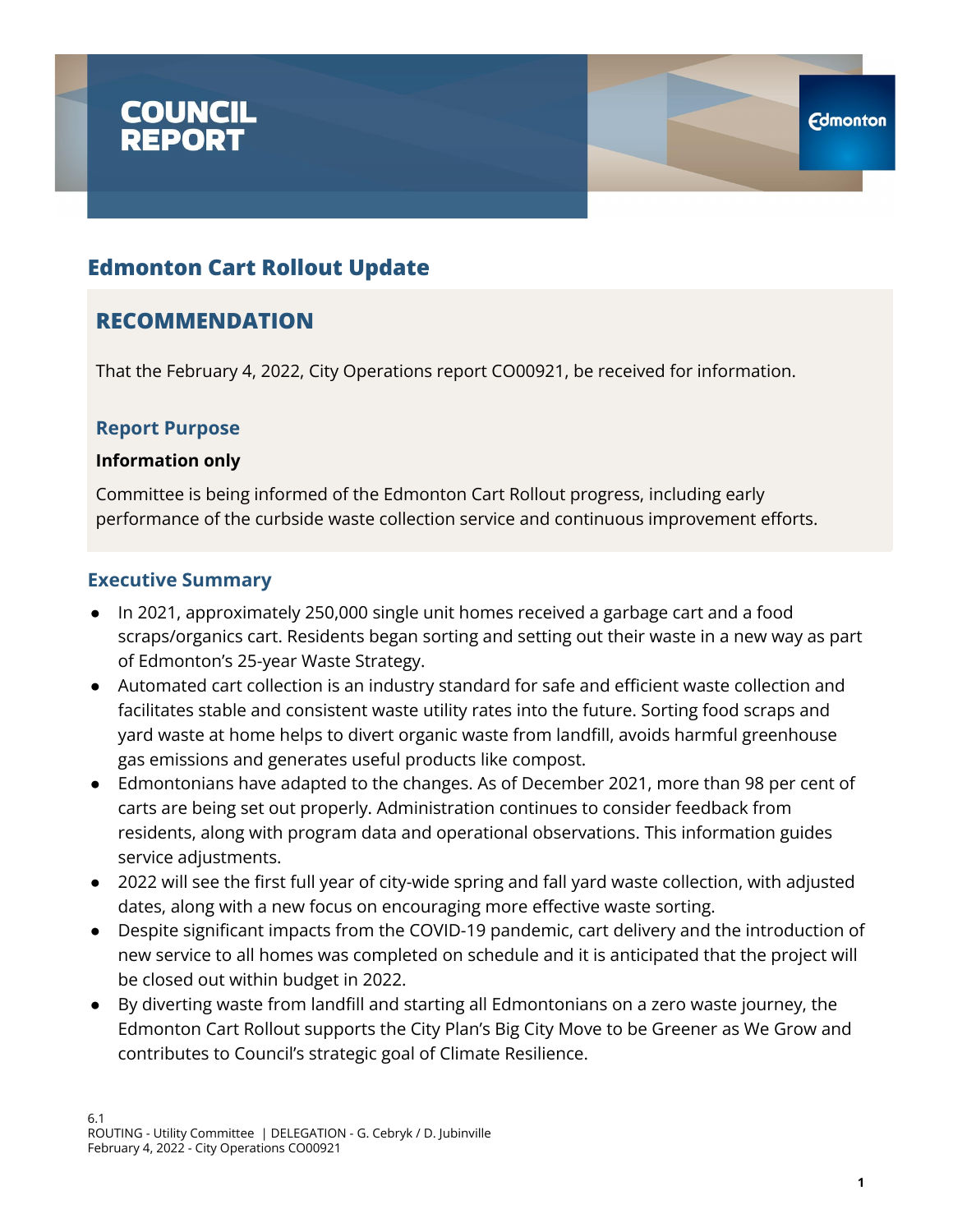## **REPORT**

#### **Edmonton's 25-year Waste Strategy and the Edmonton Cart Rollout**

The Edmonton Cart Rollout is the first major project of Edmonton's 25-year Waste Strategy. The Edmonton Cart Rollout:

- Helps to effectively and efficiently divert food scraps and yard waste from the landfill, avoiding harmful landfill gas emissions.
- Introduces volume limits for curbside waste collection, helping Edmontonians be more aware of the waste they generate and consider actions to reduce waste.
- Introduces safe and efficient collection for food scraps and residual garbage, improving conditions for waste collectors and making it easier to minimize waste utility rate increases.

These outcomes help to achieve the goals defined in Edmonton's 25-year Waste Strategy, supporting the City Plan's Big City Move to be Greener as We Grow and contributing to Council's strategic goal of Climate Resilience.

In 2019 and 2020, approximately 8,000 homes participated in a demonstration that informed city-wide implementation. In response to the impacts of COVID-19, cart delivery that was originally planned for 2020 was delivered as a compressed citywide rollout to approximately 250,000 homes from March to August 2021. Cart delivery and the introduction of new service to all homes was completed on schedule and it is anticipated that the project will be completed within budget in 2022.

### **Cart-based Collection**

As part of the transition to cart-based collection, Edmontonians had to learn new expectations for how to set out waste, including when to set out carts, blue bags and yard waste, where to place them and how to orient carts for successful pick-up. Based on lessons learned from the 8,000 home demonstration, the focus for 2021 was to maximize set-out compliance to ensure carts would be picked up by the automated collection vehicles. Efforts to improve overall program participation and sorting compliance will be the focus for 2022.

An outreach team was in the field for the first four weeks of cart-based collection in each phase to help residents adjust to the new set-out rules. Staff observed a high level of set-out compliance in the first week of each phase in most neighbourhoods. The team provided guidance to correct cart placement issues in the first two weeks of cart-based collection. Approximately 40,000 "Oops Tags" were issued with feedback on how to prevent set-out issues.

Administration observed that residents in the demonstration area who did not correct set-out issues following the first instance of direct feedback were very likely to continue to set out their waste incorrectly until the first instance when their waste was not collected. Applying this lesson, the Edmonton Cart Rollout outreach team provided feedback but only corrected very minor set-out issues in the third and fourth weeks of cart-based collection in each phase. Less than 20,000 "Oops Tags" were issued citywide in that timeframe. As of December 2021, over 98 per cent of carts are being set out properly.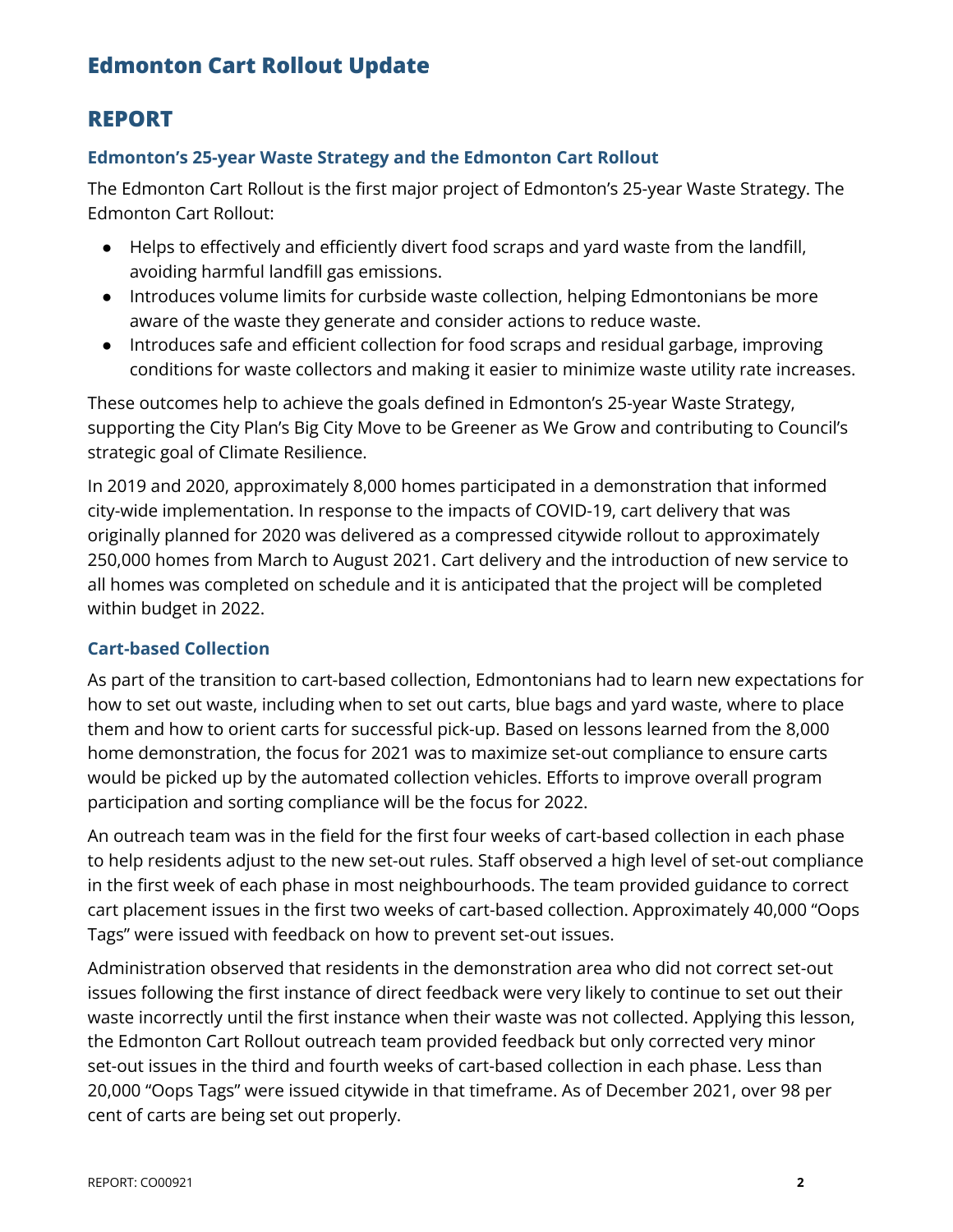The operational transition to cart-based collection in southwest Edmonton (Phase 4 of the Edmonton Cart Rollout to approximately 49,000 homes) faced contractor challenges. During June and early July 2021, 13,000 homes in the area had their waste collected late. Administration supported the contractor to resolve the delayed collection. City staff and equipment were deployed to complete collection and all costs were recovered from the contractor.

The transition to automated collection otherwise met all targets for service transition. Please refer to Attachment 1 for highlights on education and resident support.

#### **Food Scraps**

The introduction of food scraps carts meant that residents were required to be more hands-on with sorting their waste. This was a significant change for many residents. All homes received a 120 litre food scraps cart. This is the minimum cart size that can be effectively collected by an automated truck and is large enough to contain food scraps produced by a household.

Homes also received a small pail stamped with sorting tips to collect food scraps in the house for transfer to the food scraps cart. In response to resident feedback from the demonstration area, residents were allowed to use Biodegradable Products Institute (BPI) or Bureau de Normalisation du Québec (BNQ) certified compostable bags for food scraps, if preferred.

Contamination was observed in some food scraps carts, and did not improve much with feedback provided by "Oops Tags", especially as contamination is most often concealed by a closed cart lid. Further investigation in October and November 2021 showed that the sources of contamination in the food scraps carts were about 60 per cent garbage, 26 per cent recycling, 13 per cent plastic food packaging, and less than 1 per cent waste requiring special handling at an Eco Station. The contamination level in these carts varied from very low to 100 per cent (where food scraps carts were used exclusively to set out recycling).

From April 13 to December 31, 2021, just over 35,000 tonnes of organic waste was collected from food scraps carts. Approximately 60,000 tonnes of waste is forecast to be collected from food scraps carts in 2022 when all residents have carts for a full year and the City increases efforts to improve participation and sorting.

#### **Yard Waste**

The Edmonton Cart Rollout introduced spring and fall collection for separated grass, leaf and yard waste. Residents could also add yard waste to their food scraps carts, but there is no option to request a bigger food scraps cart or additional carts to accommodate more yard waste.

Although changes to yard waste collection have been especially challenging for some homes accustomed to setting out an unlimited volume of yard waste each week, these changes are driven by significant strategic and operational considerations:

- They align with a zero waste framework (the basis of the Waste Strategy) which focuses on activities that promote waste prevention, reduction, reuse, recycling and composting.
- They raise awareness that grass clippings, fallen leaves and most other yard trimmings are not considered waste, and encourage residents to make choices with an understanding that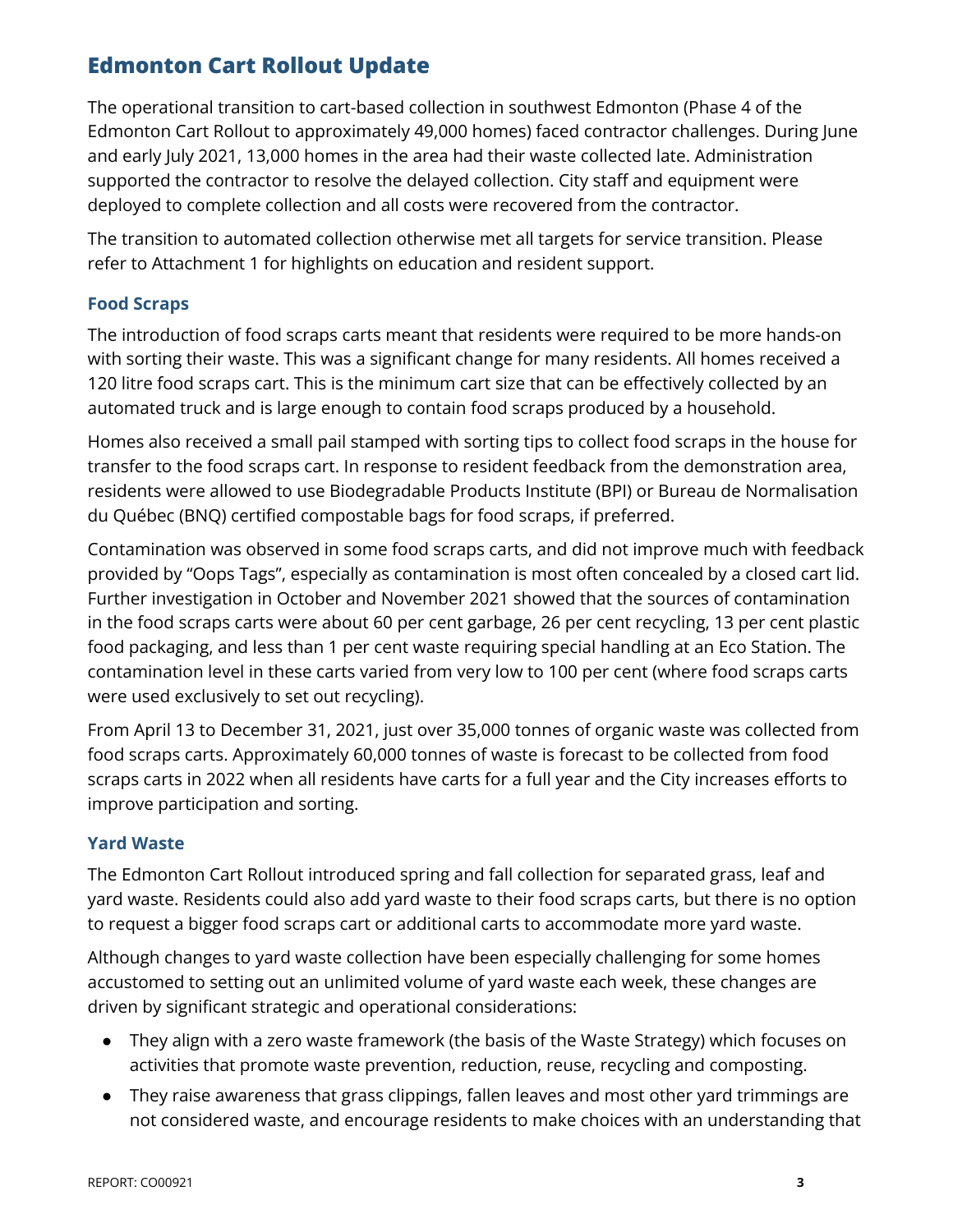disposing of this material as waste, whether out of habit or for aesthetic and convenience reasons, is expensive, inefficient and can degrade the condition of their yard.

- They create a natural incentive to go bagless (leave grass clippings on the lawn), mulch and home compost, helping to keep nutrients and moisture in the ground.
- Yard waste is much more expensive to process when it is mixed with food scraps, and is more likely to end up in landfill when it is mixed with garbage.
- Compost generated from separated grass, leaf and yard waste is suitable for all applications (and provided back to Edmontonians for free at Eco Stations), whereas compost generated from mixed organic waste and pre-processed residual garbage is limited to agricultural and commercial uses.

To ease the transition to seasonal yard waste collection, the City has invested in the necessary pre-processing equipment to accept spring and fall yard waste in see-through plastic bags, making it easier for residents to store yard waste for their seasonal collection date. This adjustment was made in response to the feedback received from the demonstration phase in 2019, when only double-ply paper bags were accepted. Both demonstration phase residents and waste operations suggested adding plastic bags to increase participation and improve operational efficiency. Residents are also able to drop off of yard waste at all Eco Stations and Big Bin Events for free. In 2021, more than 2,500 tonnes yard waste was dropped off at Eco Stations by more than 45,000 residents and commercial customers.

A total of 4,697 tonnes of yard waste was collected in 2021 with very low contamination. In spring 2021, 538 tonnes was collected from homes in the demonstration area and rollout phases one and two and 4,159 tonnes in fall from all homes citywide.

Operational observations and feedback received from residents in fall 2021 included the following:

- Participating residents did a great job cleaning their yard and storing yard waste in bags until the collection day.
- Yard waste collection started too early for some residents. The volume was low on the two September collection dates and high in October and on the three Mondays in November.
- Residents would like to have a collection date after October 31 (to assist with the disposal of Halloween pumpkins).
- Residents in mature neighbourhoods preferred to have an increased number of collections.
- Residents were not satisfied that yard waste could only be collected in clear plastic bags or double-ply paper bags. Yard waste advertisements showed an orange background and led some residents to believe that orange bags were accepted. However, orange bags were not collected. Administration adjusted collection requirements and accepted any colour of see-through bags, as well as Halloween-themed bags starting in November.

Based on the feedback and observations received in fall 2021, yard waste collection will be adjusted in 2022 as noted in the Next Steps section of this report. Although some residents in mature neighbourhoods have expressed a strong desire for additional yard waste collection dates, there are no plans to change yard waste collection frequency at this time. In addition to compromising the strategic outcomes defined by the zero waste framework (the basis for the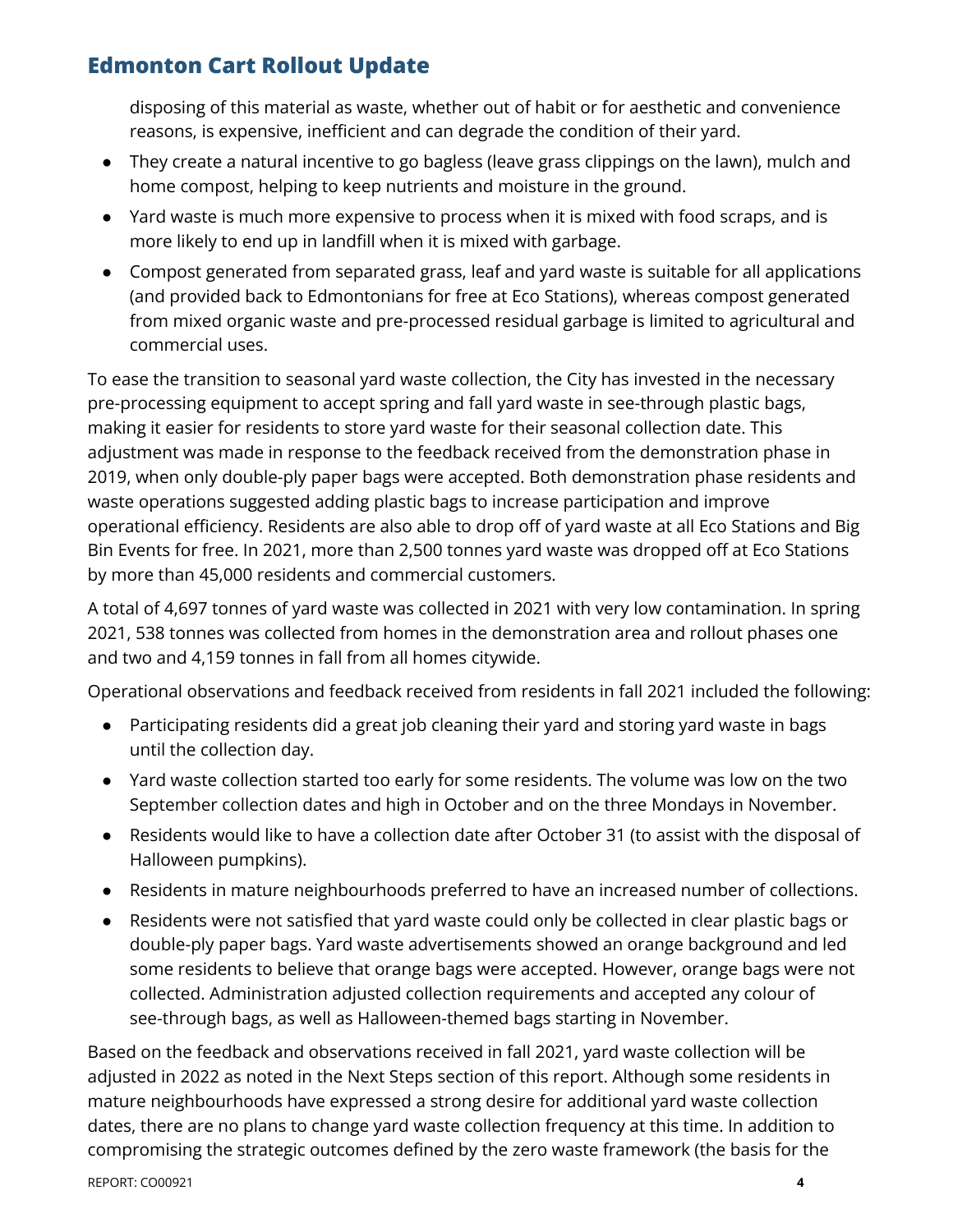Waste Strategy), there are significant operational constraints and financial considerations to increasing the number of yard waste collection dates as outlined in Attachment 2.

### **Recycling**

There was no change to sorting or setting out recycling in 2021, and the recycling volume collected was similar to that in previous years. As part of the business case for the Edmonton Cart Rollout, recycling carts were not recommended for a number of reasons, including:

- It was not possible to provide recycling carts to all households, and retrofit or replace the City's existing collection vehicles to enable automated collection, without an increase to waste utility rates. The City would have had to purchase more than 250,000 recycling carts and retrofit all manual collection trucks at a cost of over \$20 million.
- Mixed recycling is the safest stream of waste to collect by hand because it is light-weight.
- Blue bags give waste collectors an opportunity to spot and separate bags that are full of garbage or contaminants to ensure the collected recyclables stream is clean.
- A recycling cart would limit the amount of recyclables a resident can set out, which could unintentionally limit the amount of recycling being done, or promote putting extra recyclables into the garbage or food scraps cart.
- A large number of households were concerned about cart storage space and felt that two carts would be an easier change to manage than three carts.

Administration will continue to explore the possibility of cart-based collection for recycling and will review options in 2024. This will be done in alignment with the renewal of the recycling collection vehicles and service contracts. Another factor that will be considered is the Government of Alberta's future decisions on Extended Producer Responsibility (EPR). Legislation was introduced in November 2021 that enables EPR for Alberta. The details, regulations and impacts on the current recycling operations are still to be determined. Administration will continue to provide feedback and input to the Government of Alberta as this program develops.

#### **Garbage**

From April 13 to December 31, 2021, a total of 147,299 tonnes of waste was collected through the curbside collection program: 88,524 tonnes of garbage, 35,059 tonnes of food scraps, 4,697 tonnes of yard waste and 19,019 tonnes of recycling. While this total is similar to previous years, the amount of garbage collected was reduced significantly as a result of multi-stream collection.

Administration did not monitor contamination in garbage carts during the rollout due to the resource constraints with a compressed project schedule. Contamination was expected to be similar to that observed in the demonstration homes, where approximately 30 to 40 per cent of waste could be kept out of the garbage cart by properly sorting organic waste into the food scraps cart and recycling in blue bags. Overall performance of the program and resident comfort with the size and collection frequency of garbage carts will continue to improve as the City works to help residents reduce and sort their waste.

#### **Next Steps**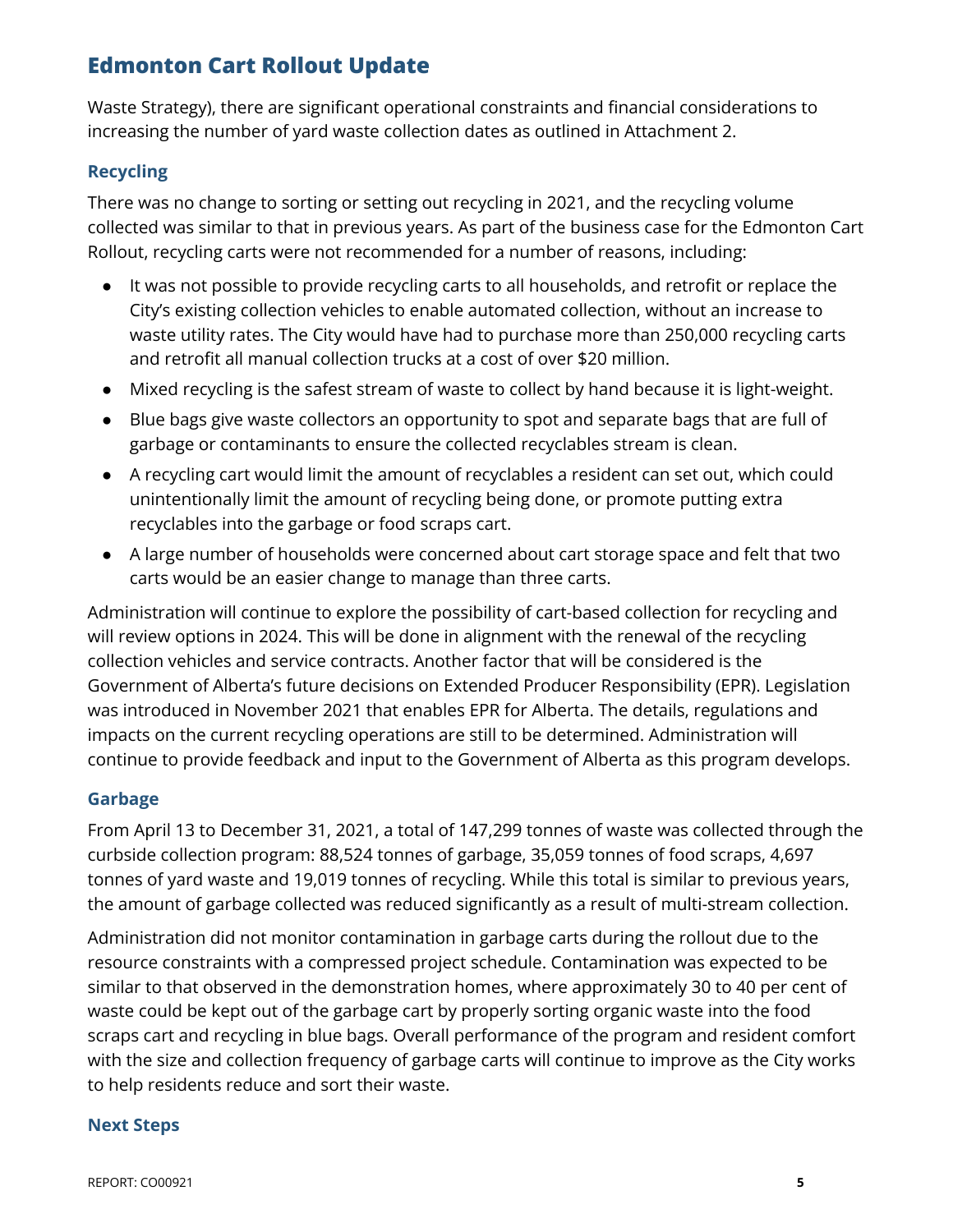#### 2022 Education and Resident Support

- Research (March/April 2022) to learn more about resident experiences, identify any communications opportunities, understand the reasons for common challenges, and understand the community's overall experience with the program.
- Focus on encouraging and supporting residents to sort more and sort properly.
- Continued promotion of overall waste reduction, including going bagless and home composting to reduce yard waste.

#### 2022 Yard Waste Management

- Later spring yard waste collection dates based on more complete fall cleanup in 2021 as a result of a late first snow.
- Later fall yard waste collection dates based on low volumes for September 2021, and resident feedback about the necessity of a post-October 31 collection date.
- Clear operational standards to collect yard waste in double-ply paper yard waste bags and any colour see-through plastic bags.
- Updated yard waste collection advertisements and education materials to ensure residents are aware of collection dates and acceptable bags.

#### 2022 Collection Calendars

- New calendars for April 2022 to March 2023 will be mailed out to residents in March 2022.
- An online opt-out tool will be available for residents who use WasteWise for collection day reminders and are ready to go paperless.

#### **Project Closeout and Transition**

The Edmonton Cart Rollout will be completed by the end of June 2022.

### **Budget/Financial Implications**

The Edmonton Cart Rollout was implemented within the approved \$64 million budget for both capital and operating expenses between 2020 and 2022. As in 2021, City Council approved a zero percent utility rate increase in 2022. Two consecutive years of zero percent rate increases have been achieved while delivering the transformational work outlined in the Waste Strategy. In October 2021, variable monthly utility rates based on garbage cart size were introduced for residents receiving curbside collection. Residents with a 240 litre garbage cart saw a slight increase in their monthly rate, and residents with a 120 litre garbage cart saw a decrease in their monthly rate.

### **COMMUNITY INSIGHT**

The Edmonton Cart Rollout was shaped by the input of thousands of Edmontonians through the Future of Waste Public Engagement in 2018 and 2019, and refined by the experience of 8,000 residents in the demonstration phase in 2019 and 2020.

The rollout was also adapted by observing resident actions, monitoring traditional and social media coverage, and by analyzing 311 inquiries and other resident support channels. Messaging